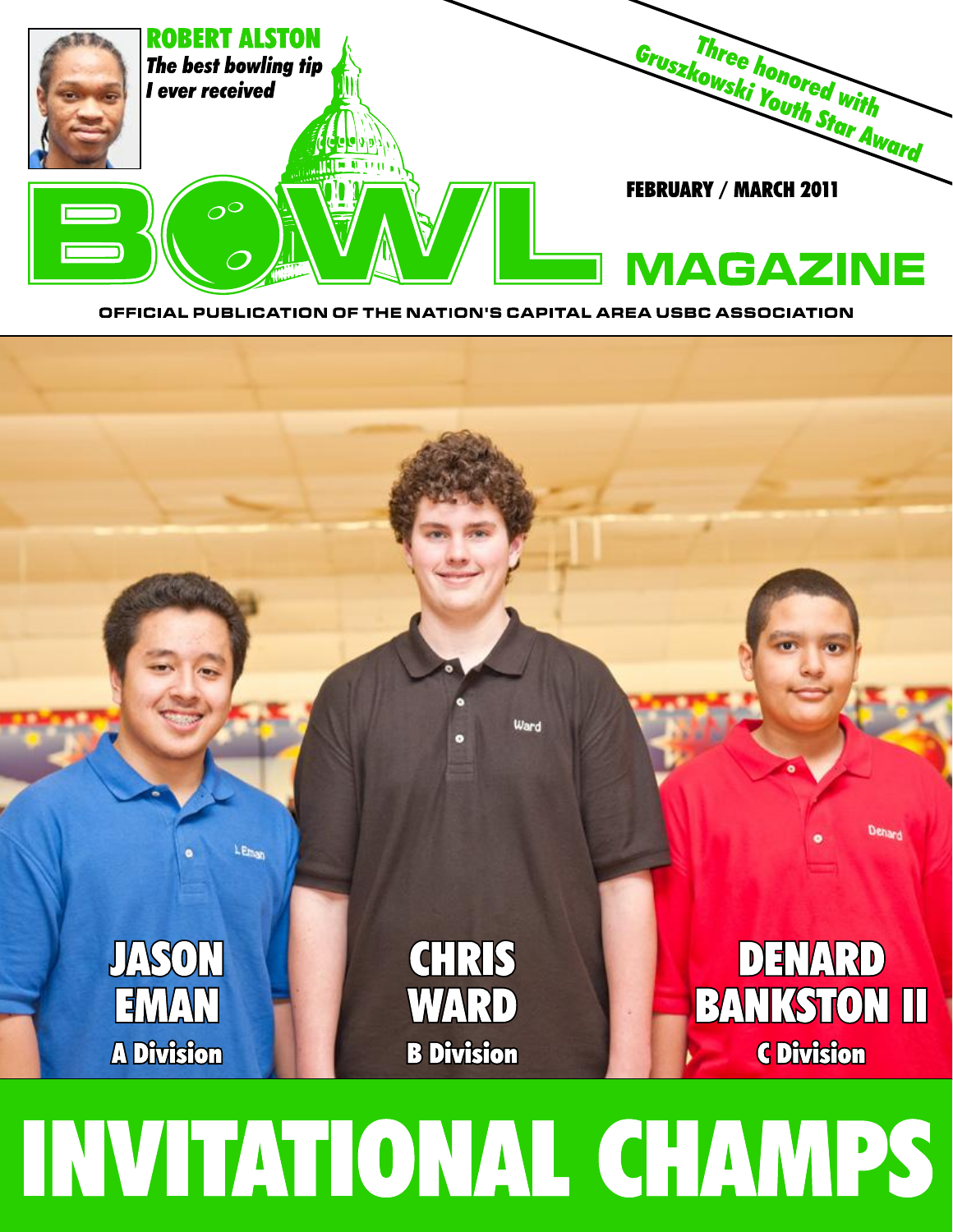# **Eman, Ward, and Bankston capture Youth Scratch Invitational divisional titles**

### A DIVISION



1, Jason Eman; 2, Robert Alston; 3, Dougie Tonucci; 4, Rodney Eckles



5, Dominque Thompson; 6, Zahir Holmes; 7, Malcolm James; 8, Conner Kolessides



1, Chris Ward; 2, Mason Waters; 3, Ashley Kaase; 4, Greg Stanton II

#### DIVISION



5, Greg Owen; 6, Kyle McKay; 7, Keenan Ward; 8, Samantha Wallace



1, Denard Bankston II; 2, Ryan Cunningham; 3, Matthew Ritchie; 4, Thomas Rush

#### **C DIVISION**



5, Sean Ramsey; 6, Diamond Barton; 7, Jacob Francisco; 8, Bryan Haley